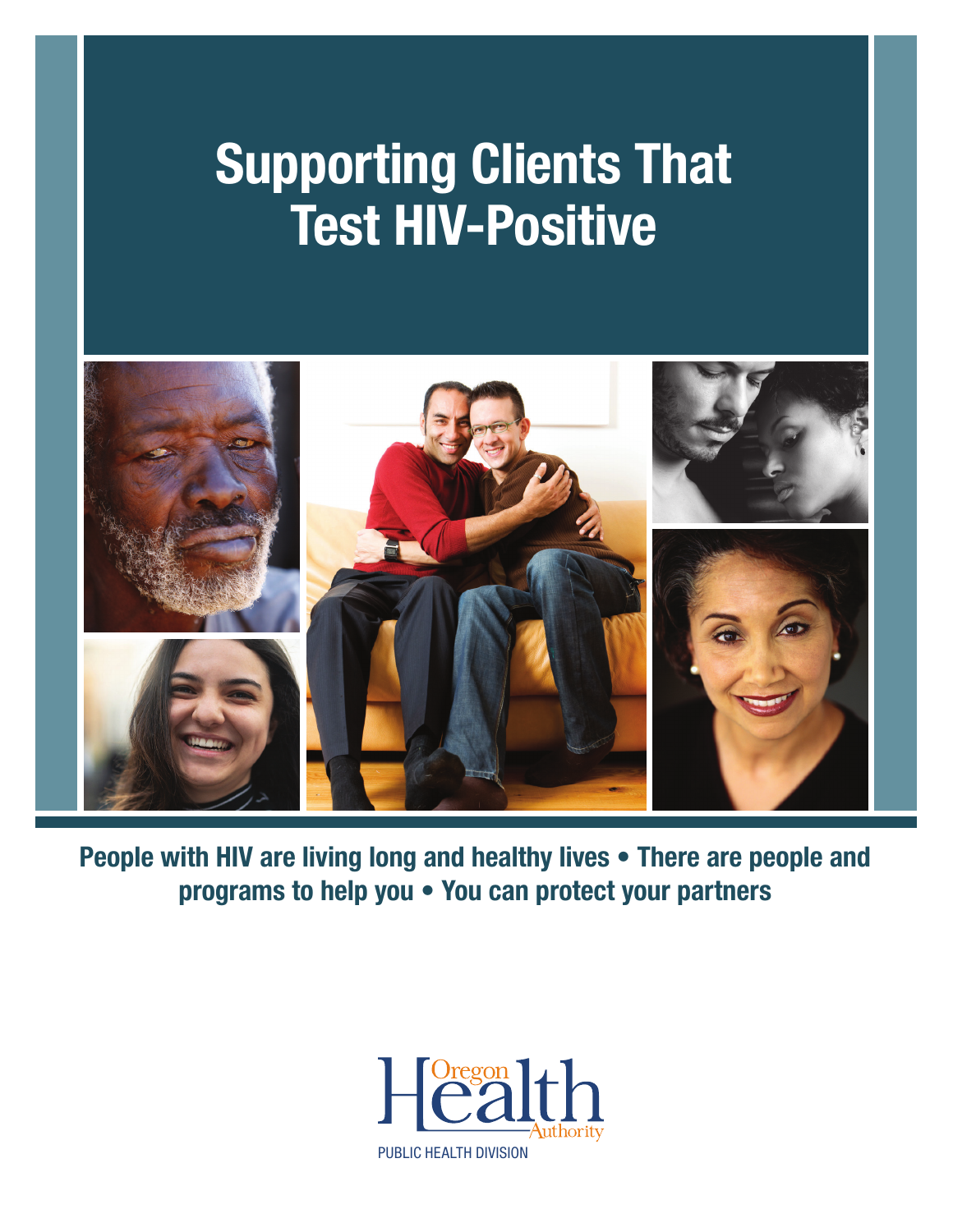This document offers tips for delivering test results and supporting clients who test positive for HIV. Please adapt these talking points based on the client's needs and your organization's process for connecting clients to services. Remember to use plain language that the client can understand.

### **Part 1: The basics**

- **1. Your test result is:**
	- Positive, which means you have HIV, or
	- Reactive, which means it's likely you have HIV.

You will need a second test to confirm the result. (Share the test result right away. Avoid small talk before giving the result. Small talk can increase anxiety for both the client and provider. Once you have given the result, pause and wait for a cue from the client to continue.)

- **2.** With medications and health care, **people with HIV can live long and healthy lives**. Taking medication is very important for people with HIV, even if you do not feel sick. The virus attacks the body's immune system and the body is not able to fight HIV on its own. However, HIV medications are very effective when you take them the way your health care provider tells you.
- **3. There are people and programs to help** you get the care and support you need, both emotionally and financially. It's normal to feel a range of emotions after testing positive for HIV.
- **4. What questions do you have?**
- **5. Do you have health insurance?** (If not, connect the client with a case manager or someone who can help with insurance coverage.)
- **6.** I want you to know that **you can protect your sexual partners or needle-sharing partners from getting HIV**. People with HIV who take HIV medicine as prescribed and get and keep an undetectable viral load cannot transmit HIV to their HIV-negative sexual partners. An undetectable viral load means the HIV medicine has reduced the amount of the virus in your body enough that standard tests can't  $\theta$  detect it. Learn more about Undetectable = Untransmittable at www. preventionaccess.org.

Remember, HIV can be spread through blood, semen (including preejaculatory fluid), vaginal secretions, rectal fluids and breast milk. It's important to test for other sexually transmitted infections (STIs) as well (such as syphilis and gonorrhea). If you or a partner of yours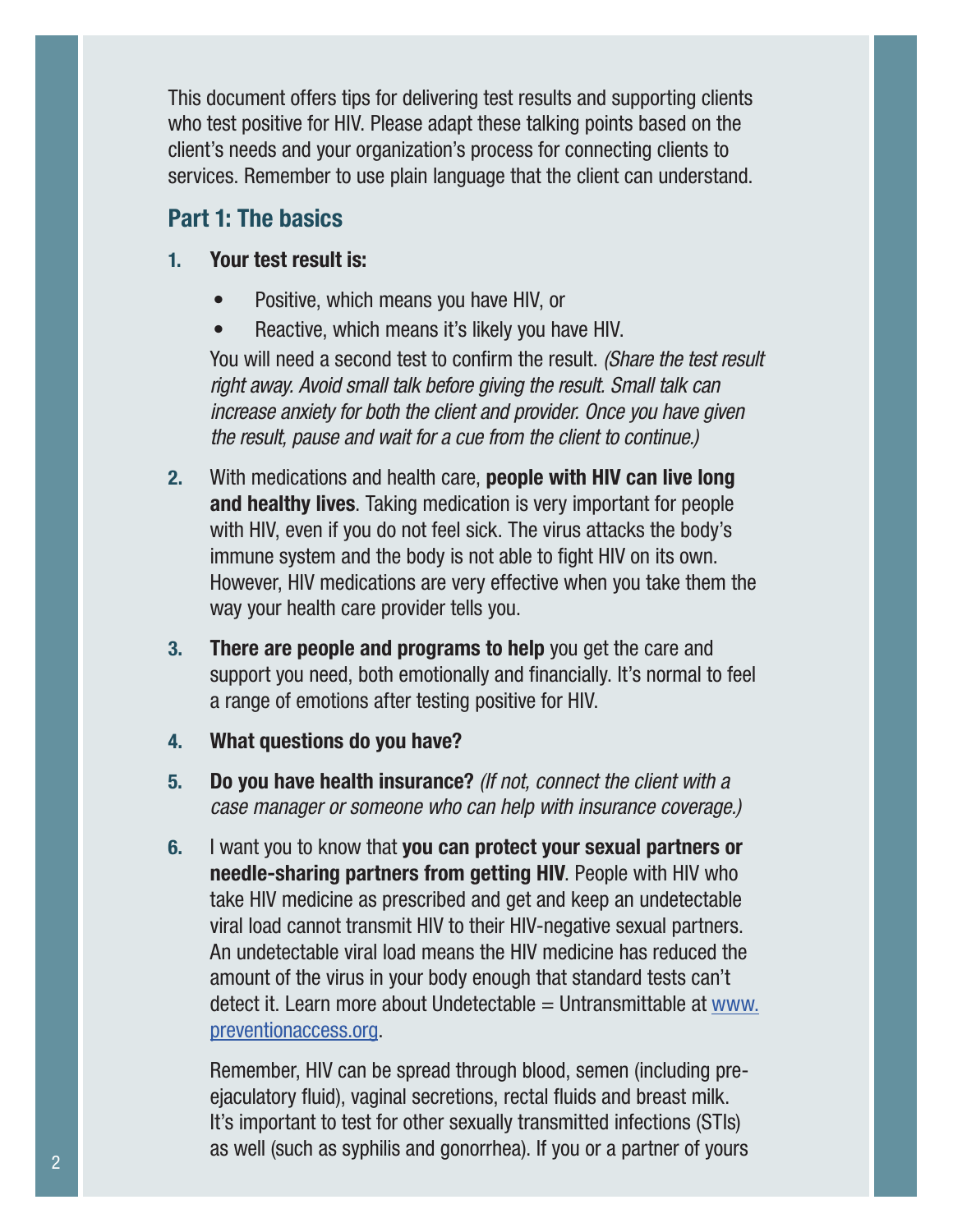has another STI, the risk of HIV transmission goes up. Some STIs can cause sores in the genital area that create an entry or exit point for HIV. Even without a sore, STIs can cause inflammation, which also increases the risk of HIV transmission.

#### **7. What are you planning to do when you leave here today?**

Do you have someone you can talk to?

Are you thinking about doing anything to harm yourself?

- Mental health crisis lines are available across Oregon. Call **1-800-273- TALK (8255)** (English) or **1-888-628-9454** (Spanish).
- Find crisis services by county at https://www.oregon.gov/oha/ph/ preventionwellness/safeliving/suicideprevention/pages/crisislines.aspx.
- You can also find services through 211info. Dial 2-1-1 or visit www.211info.org.
- **8. May I call you to check in tomorrow?**
- **9. Here are some helpful resources**. We can talk about these when I call tomorrow. You are welcome to contact me as well.
	- **Appointment information**. (If an appointment was made with a health care or service provider, give the client a card with the following information:
		- » Organization name
		- » Doctor's name
		- » Phone number
		- » Address, and
		- » Date and time of the appointment.)
	- **HIV case management**. HIV case managers help clients get health care and learn to manage HIV and other chronic diseases. Some people are also eligible for other services, such as housing, food and nutritional support. To find a case manager by county, visit http://bit.ly/ findCM.
	- **CAREAssist**. CAREAssist (Oregon's AIDS Drug Assistance Program) helps people living in Oregon get HIV medications and medical care. CAREAssist can help if you are:
		- » Living with HIV, and
		- » At 550 percent of the federal poverty level or below (see what monthly income this is at https://www.oregon.gov/ oha/PH/DISEASESCONDITIONS/HIVSTDVIRALHEPATITIS/ HIVCARETREATMENT/CAREASSIST/Pages/FAQs.aspx).).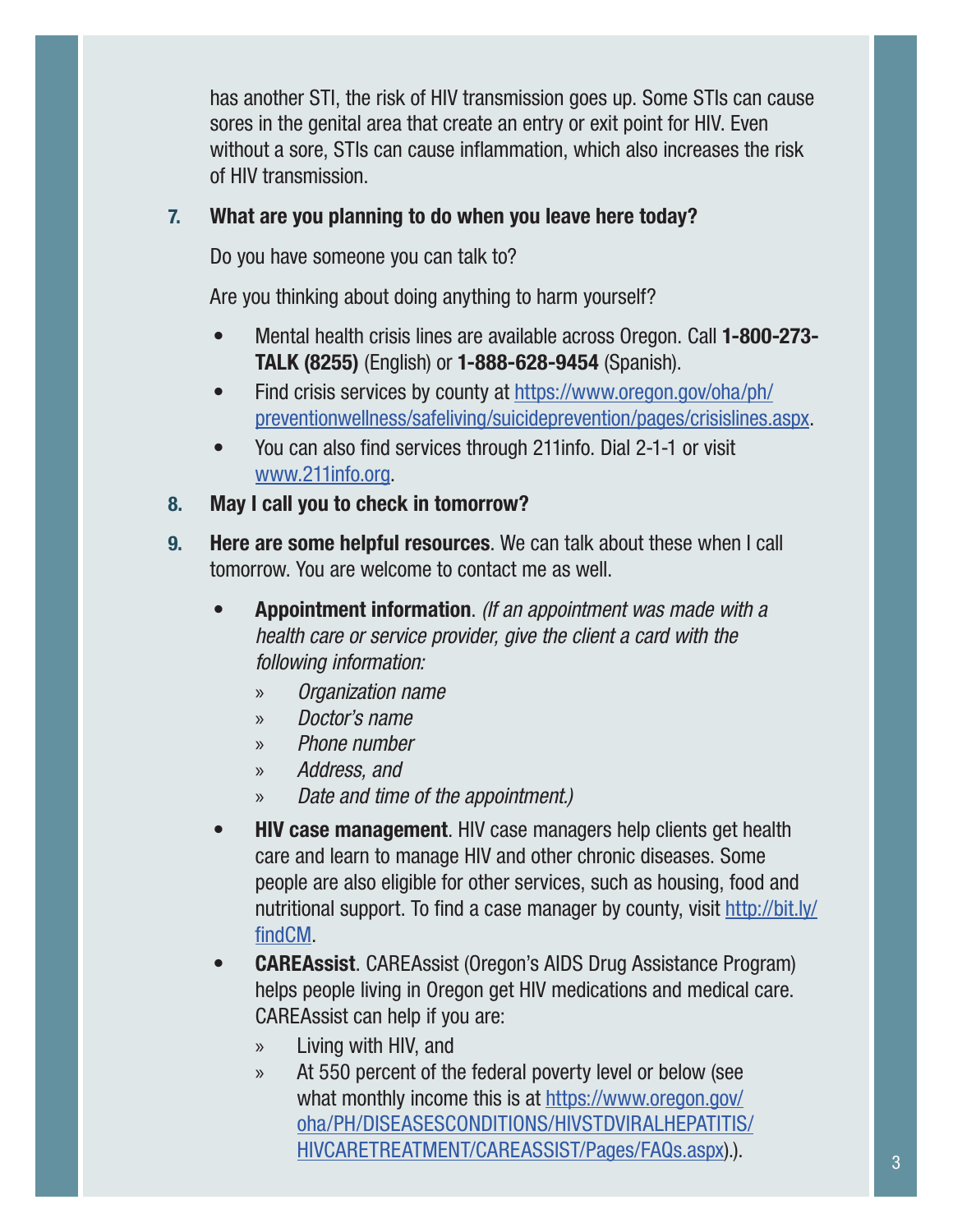You can be eligible for CAREAssist even if you are an Oregon Health Plan member.

CAREAssist can help pay for many types of health insurance, prescription medications, copays, gaps in coverage and more. Learn more at www.healthoregon.org/careassist. A case manager can help a client access CAREAssist services.

#### **• Information for people newly diagnosed with HIV.**

- » A printable brochure with information about HIV care and treatment in Oregon is available at http://bit.ly/HIVcareOR.
- » Community based organizations in Oregon include:
	- ◆ HIV Alliance
	- Cascade AIDS Project (CAP), and
	- Eastern Oregon Center for Independent Living (EOCIL).
- » Learn more about Oregon's initiative to end new HIV infections in our state at https://www.endhivoregon.org.
- » Other resources include https://www.cdc.gov/hiv/basics/ livingwithhiv/index.html and www.hiv.gov.
- Free condoms and lubricant are available through One at Home.

## **Part 2: Additional information**

(Testing positive for HIV often leaves a person overwhelmed with questions and concerns. It is important to remind clients that HIV can be treated effectively with HIV medicines. HIV medicines help people with HIV live longer, healthier lives and reduce the risk of HIV transmission. You can discuss the information below during a follow-up conversation, if necessary.)

- **10. The first step after testing positive for HIV is to see a provider of HIV health care services**,<sup>\*</sup> even if you do not feel sick. Getting medical care and treatment with HIV medicines as soon as possible is the best way to stay healthy. After testing positive for HIV, a person's first visit with a health care provider includes:
	- A review of the person's health and medical history,
	- A physical exam, and
- **11. Several lab tests**.
- **12. Let's talk about your first appointment** with an HIV care provider. I am happy to help with:†
	- Scheduling your first appointment while you are here